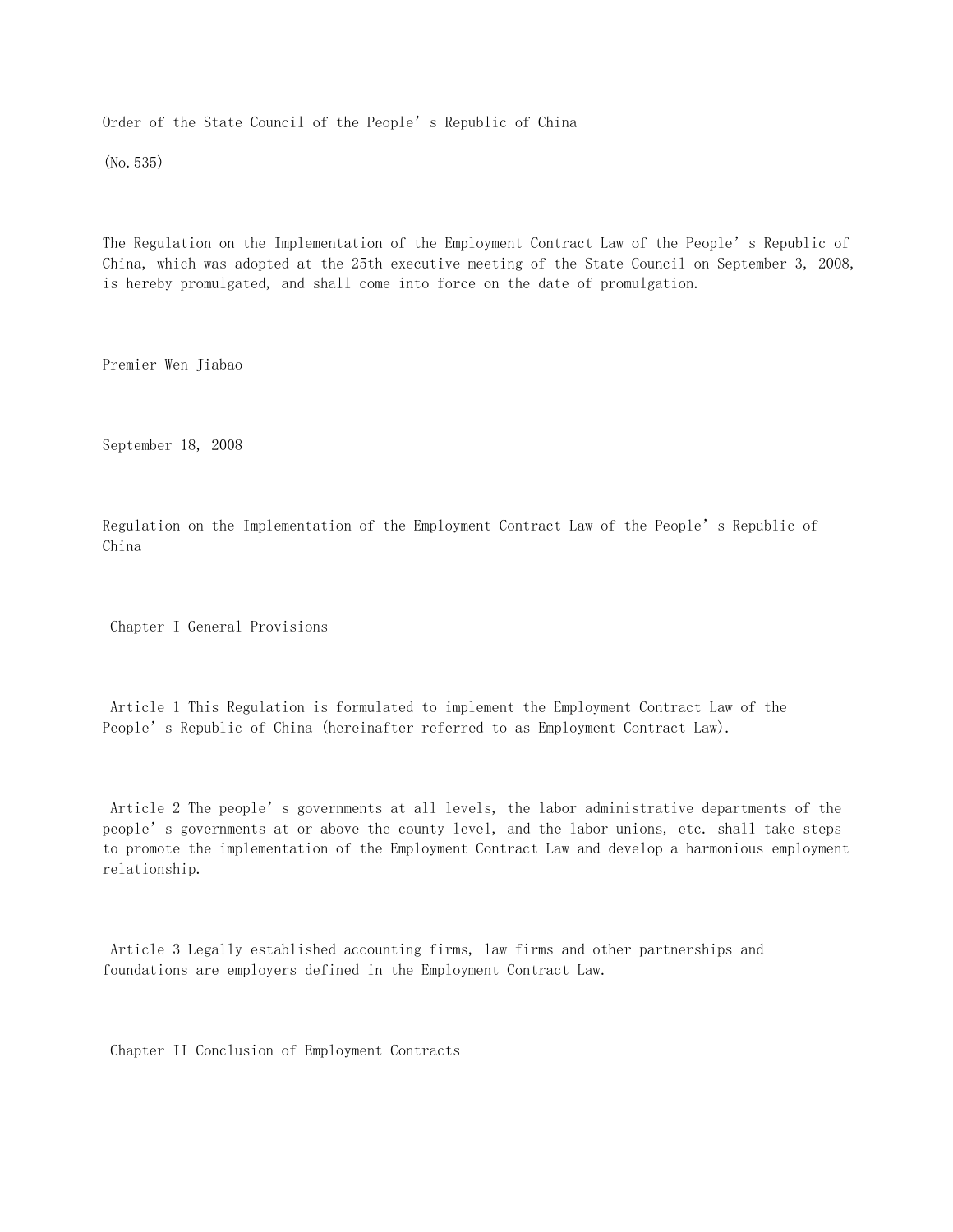Article 4 A branch office established by an employer as defined in the Employment Contract Law which has obtained its business license or registration certificate according to law may conclude employment contracts with employees in the name of an employer; if it has failed to obtained a business license or registration certificate, it may conclude employment contracts with employees only upon the authorization of the employer.

 Article 5 Where any employee, after being notified by the employer in writing, fails to conclude a written employment contract with the employer within one month from the day when he is employed, the employer shall terminate the employment relationship with the employee and notify the employee in writing, in which case, the employer is not required to make any economic compensation to the employee, but shall pay the employee for his actual working time.

 Article 6 Where an employer fails to conclude a written employment contract with an employee after the lapse of more than one month but less than one year from the date when the employee is employed, it shall pay to the worker his monthly wages in double amount according to Article 82 of the Employment Contract Law, and shall conclude a written employment contract with the employee. Where an employee refuses to conclude a written employment contract with his employer, the employer shall terminate the employment relationship, notify the employee in writing, and make economic compensations to the employee according to Article 47 of the Employment Contract Law.

The start time of the period when an employer is required to pay an employee his monthly wages in double amount shall be the day following the full month from the day when the employee is employed, and the end time shall be the day before the day when the written employment contract is concluded.

 Article 7 Where an employer fails to conclude a written employment contract with an employee after the lapse of one full year from the day when the employee is employed, under Article 82 of the Employment Contract Law, the employer shall pay his monthly wages in double amount from the day next to the lapse of a full month to the day before it is a full year since the employee's employment, and it shall be deemed that the employer has concluded an employment contract without a fixed term with the employee on the day when it is a full year since the employee's employment, and a written employment contract without a fixed term shall be concluded with the employee immediately.

 Article 8 The roster of employees as mentioned in Article 7 of the Employment Contract Law shall contain the employees' name, gender, citizen's identity number, registered permanent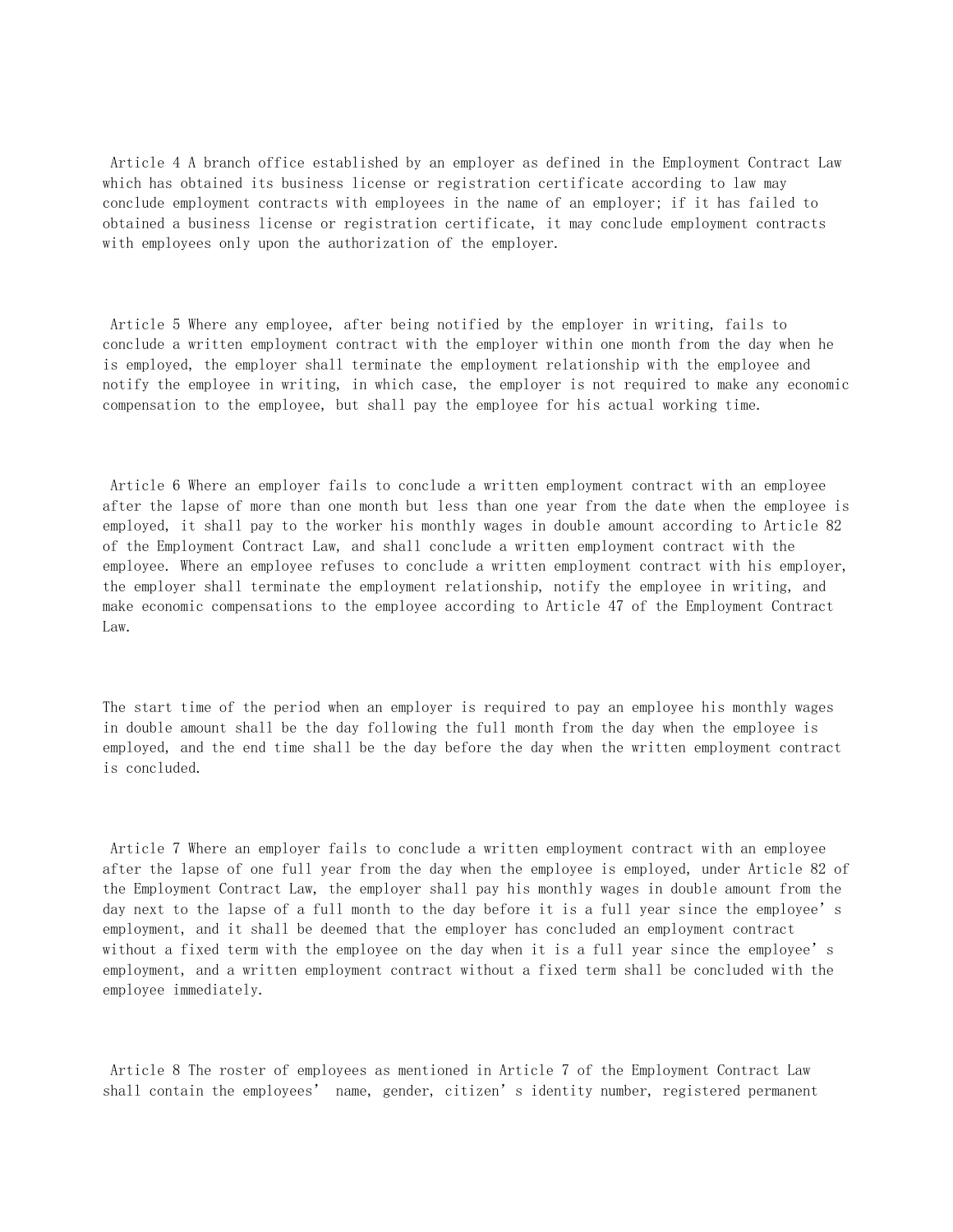residence address and current address, contact information, form of employment, start time of employment, and term of the employment contract, etc.

 Article 9 The start time of the term "10 consecutive years" as mentioned in Paragraph 2 of Article 14 of the Employment Contract Law shall be the day when the employer hired the employee, including the time of employment before the Employment Contract Law came into force.

 Article 10 Where an employee is transferred to a new employer for reasons not attributable to himself, his working time with the original employer shall be consolidated into his working time with the new employer. If the original employer has made economic compensations for his working time with the original employer, the new employer shall not consider the employee's working time with the original employer when calculating economic compensations made to such employee for dissolving or terminating the employment contract with him.

 Article 11 Where an employee proposes the conclusion of an employment contract without a fixed term with the employer under Paragraph 2, Article 14 of the Employment Contract Law, the employer shall conclude an employment contract without a fixed term with him, unless it is otherwise agreed to by both parties. The contents of an employment contract shall be determined by both parties under the principles of legality, equity, free will, consensus and good faith. Any dispute over the contents shall be settled according to Article 18 of the Employment Contract Law.

 Article 12 For the public welfare posts arranged by the local people's governments at various levels and the relevant departments of the local people's government at or above the county level for people with employment difficulties which enjoy post-based subsidies and social insurance subsidies, the provisions of the Employment Contract Law with respect to employment contracts without a fixed term and economic compensations are not applicable to the employment contracts for those posts.

 Article 13 An employer and an employee may not agree on any other term for the termination of the employment contract beyond the circumstances for the termination of employment contracts as prescribed in Article 44 of the Employment Contract Law.

 Article 14 Where the place of performance of an employment contract is not the place of registration of the employer, such matters about the employee as the maximum wage level, labor protection, work conditions, prevention against occupational harm and the local average monthly wages in the last year shall be governed by the relevant provisions of the place of performance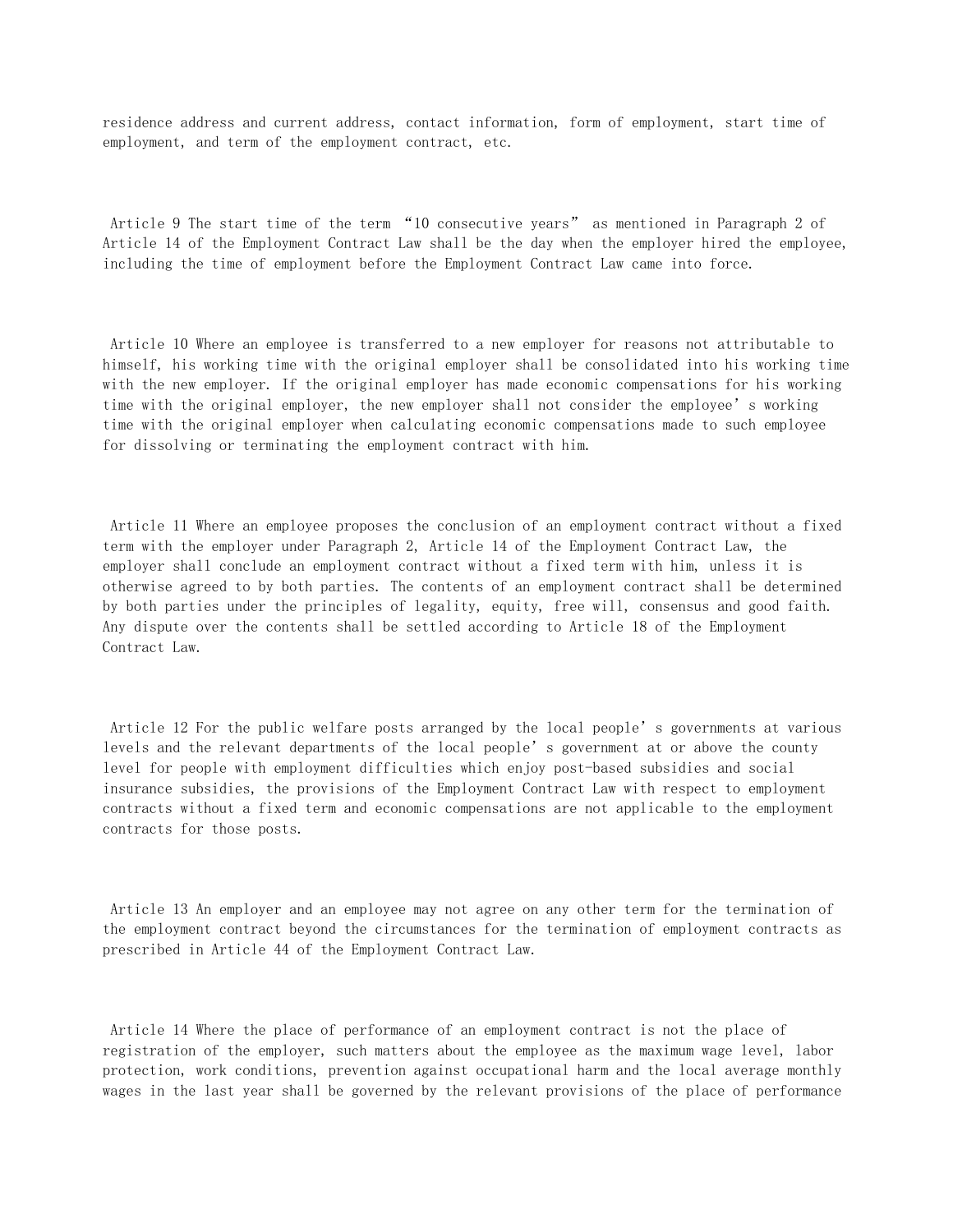of the employment contract. If the relevant standards at the place of registration of the employer are higher than those at the place of performance of the employment contract and both the employer and the employee have agreed on following the relevant provisions of the place of registration of the employer, the relevant provisions of the place of registration of the employer shall apply.

 Article 15 A employee' wages during probation shall not be less than 80% of the minimum wages for the same post of the employer or 80% of the wages stipulated in the employment contract, and shall not be less than the minimum wage level of the place where the employer is located.

 Article 16 The training expenses as mentioned in Paragraph 2, Article 22 of the Employment Contract Law include the training expenses spent by the employer on providing professional technical trainings for an employee, the travel expenses during the training, and other direct expenses spent on the employee as a result of the training.

 Article 17 Where an employment contract expires when the term of service stipulated by the employer and the employee according to Article 22 of the Employment Contract Law has not expired yet, the employment contract shall performed until at least the expiration of the term of service, unless it is otherwise stipulated by both parties.

Chapter III Dissolution and Termination of Employment Contract

 Article 18 Under any of the following circumstances, an employee may, according to the conditions and procedures prescribed in the Employment Contract Law, dissolve an employment contract with a fixed term, an employment contract without a fixed term or an employment contract that sets the completion of a specific task as the term of the contract concluded with the employer:

1. the employee and the employer so agree;

2. the employee has notified the employee of the dissolution in writing at least 30 days in advance;

3. the employee has notified the employer of the dissolution three days in advance during probation;

4. the employer fails to provide labor protection or work conditions as it has promised in the employment contract;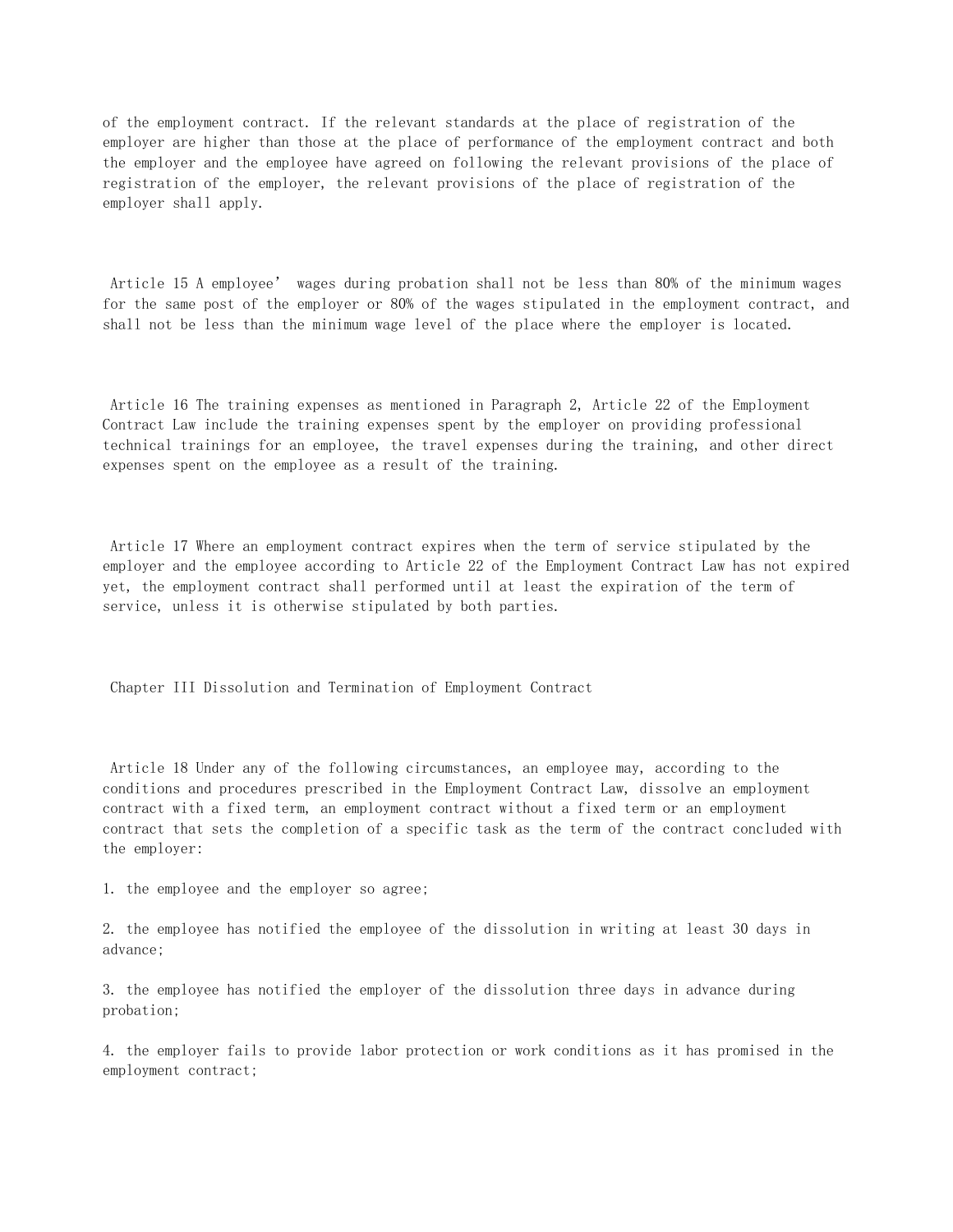5. the employer fails to pay labor remunerations on schedule or in full amount;

6. the employer fails to pay social insurance premiums for the employee as required by law;

7. some of the employer's rules or procedures have contravened the law and damaged the rights and interests of the employee;

8. the employer, by means of deception or coercion or by taking advantage of the employee's difficulties, forces the employee to conclude or change the employment contract against the employee's true will;

9. the employer disclaims its legal liability or denies the employee's rights in the employment contract;

10. the employer violates the mandatory provisions of any law or administrative regulation;

11. the employer compels the employee to work by force, threat or illegally restricting the personal freedom of the employee;

12. the employer gives orders in violation of the safety regulations or forces the employee to risk his life; or

13. other circumstances under which the employee can dissolve the employment contract as set forth in laws or administrative regulations.

 Article 19 Under any of the following circumstances, an employer may, according to the conditions and procedures prescribed in the Employment Contract Law, dissolve an employment contract with a fixed term, an employment contract without a fixed term or an employment contract that sets the completion of a specific task as the term of the contract concluded with an employee:

1. the employer and the employee so agree;

2. the employee is proved to have failed to meet the employment conditions during the probation;

3. the employee seriously violates the rules and procedures set up by the employer;

4. the employee seriously neglects his duties or engages in malpractice for personal gains and has caused severe damages to the employer;

5. the employee simultaneously enters an employment relationship with any other employer and thus seriously affects his completion of the tasks assigned by the employer, or the employee refuses to correct after the employer has pointed out the problem;

6. the employee, by means of deception or coercion or by taking advantage of the employer's difficulties, forces the employer to conclude or change the employment contract against the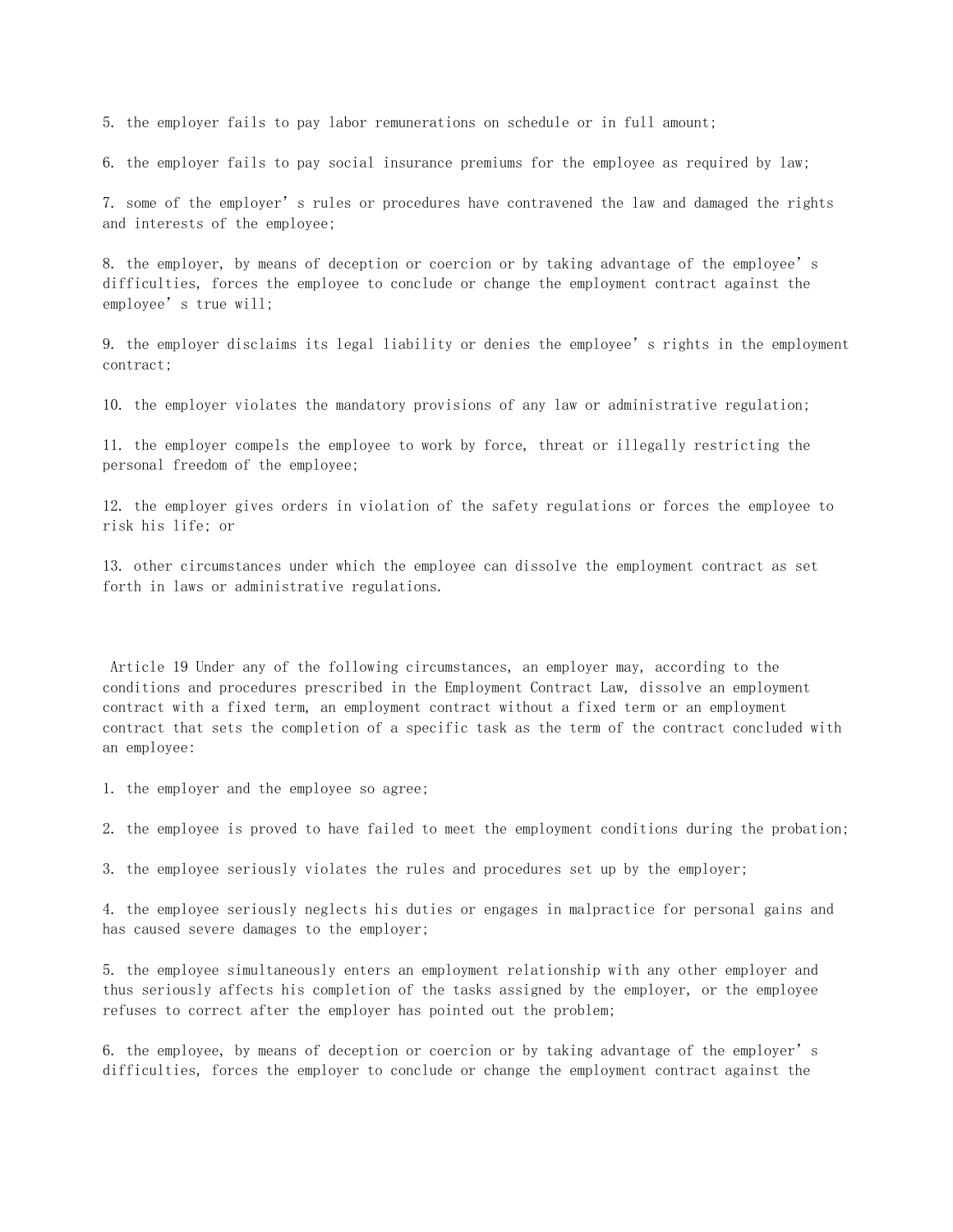employer's true will;

7. the employee is under investigation for criminal liabilities;

8. the employee is sick or is injured for a non-work-related reason and cannot resume his original position after the expiration of the prescribed time period for medical treatment, nor can he assume any other position arranged by the employer;

9. the employee is incompetent for his position or is still so after training or being assigned to another position;

10. the objective situation on which the conclusion of the employment contract is based has changed considerably, which makes it impossible to perform the employment contract, and no agreement on changing the contents of the employment contract has been reached after negotiations between the employer and the employee;

11. the employer is being restructured according to the Enterprise Bankruptcy Law;

12. the employer encounters serious difficulties in production and business operations;

13. the employer changes its products, makes important technological renovations, or adjusts the way of business operations, and it is still necessary to lay off some employees after modifying the employment contract; or

14. other objective economic situations in which the employment contract is based change substantially, which makes it impossible to perform the employment contract.

 Article 20 Where an employer decides to dissolve the employment contract with an employee by paying the latter an additional month's wages according to Article 40 of the Employment Contract Law, the amount of the additional month's wages shall be determined according to the employee's wages in the last month.

 Article 21 An employment contract shall be terminated when an employee reaches the mandatory age for retirement.

 Article 22 Where an employment contract that sets the completion of a specific task as the term of the contract is terminated upon the completion of the specific task, the employer shall make economic compensations to the employee according to Article 47 of the Employment Contract Law.

 Article 23 Where an employer terminates the employment contract with an employee injured at work, it shall, apart from making economic compensations according to Article 47 of the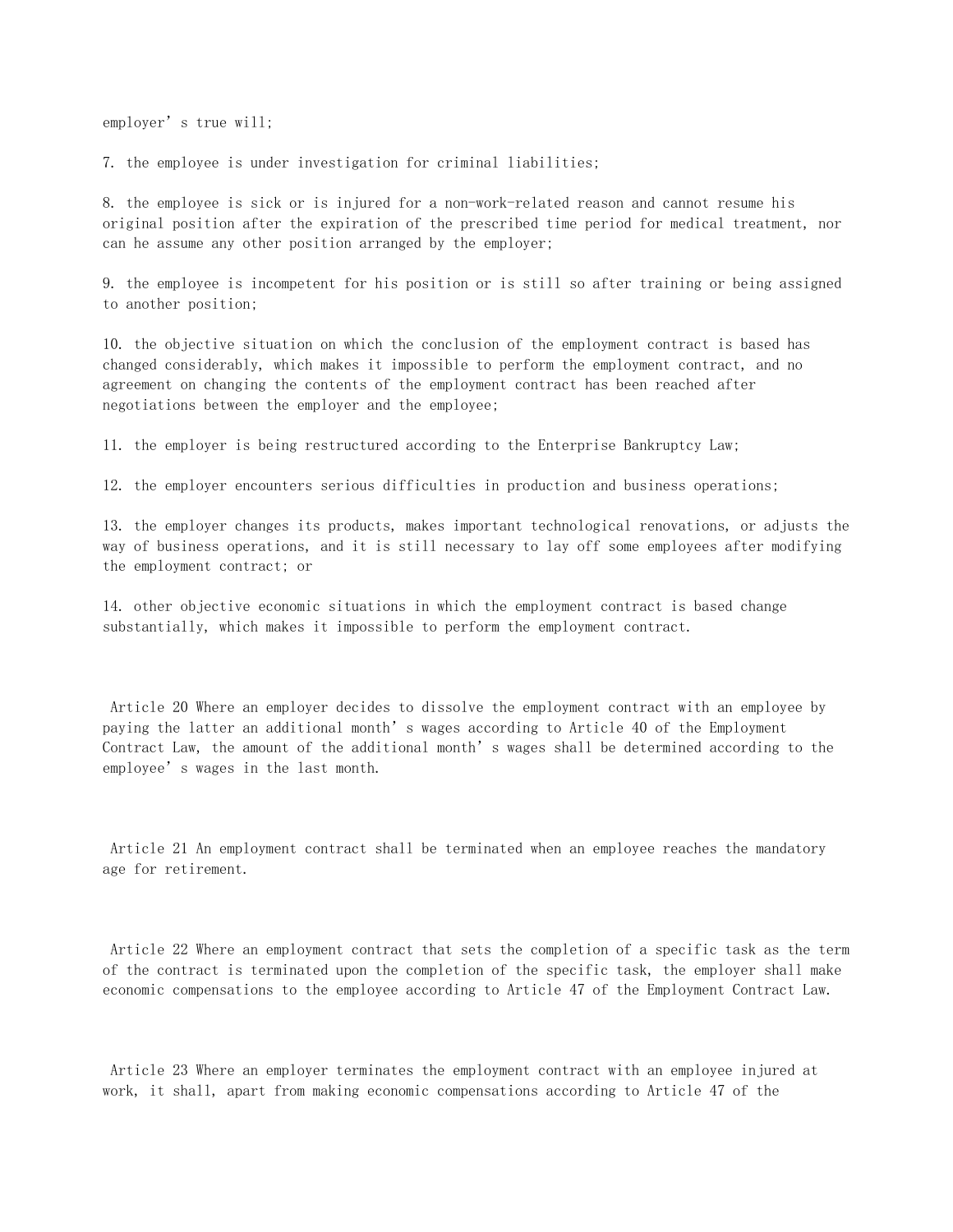Employment Contract Law, pay medical subsidies for the work-related injury and employment subsidies to the disabled once and for all according to the state provisions on work-related injury insurance.

 Article 24 A employment contract dissolution or termination certificate issued by an employer shall bear the term of the employment contract, the date when it is dissolved or terminated, the position of the employee and the working time of the employee with this employer.

 Article 25 Where any employer dissolves or terminates the employment contract with an employee against the Employment Contract Law, if it has paid a compensation according to Article 87 of the Employment Contract Law, it is not required to make economic compensations. The working time based on which the said compensation is calculated shall be calculated from the day when the employee was hired.

 Article 26 If an employer and an employee have stipulated the period of service in the employment contract, when the employee dissolves the employment contract according to Article 38 of the Employment Contract Law, it is not against the stipulation of the period of service, and the employer is not entitled to ask the employee to pay a penalty for breach of contract.

If the employer dissolves the employment contract which has stipulated the period of service under any of the following circumstances, the employee shall pay a penalty for breach of contract to the employer:

1. the employee seriously violates the rules and procedures set up by the employer;

2. the employee seriously neglects his duties or engages in malpractice for personal gains and has caused severe damages to the employer;

3. the employee simultaneously enters an employment relationship with any other employer and thus seriously affects his completion of the tasks assigned by the employer, or the employee refuses to correct after the employer has pointed out the problem;

4. the employee, by means of deception or coercion or by taking advantage of the employer's difficulties, forces the employer to conclude or change the employment contract against the employer's true will; or

5. the employee is under investigation for criminal liabilities.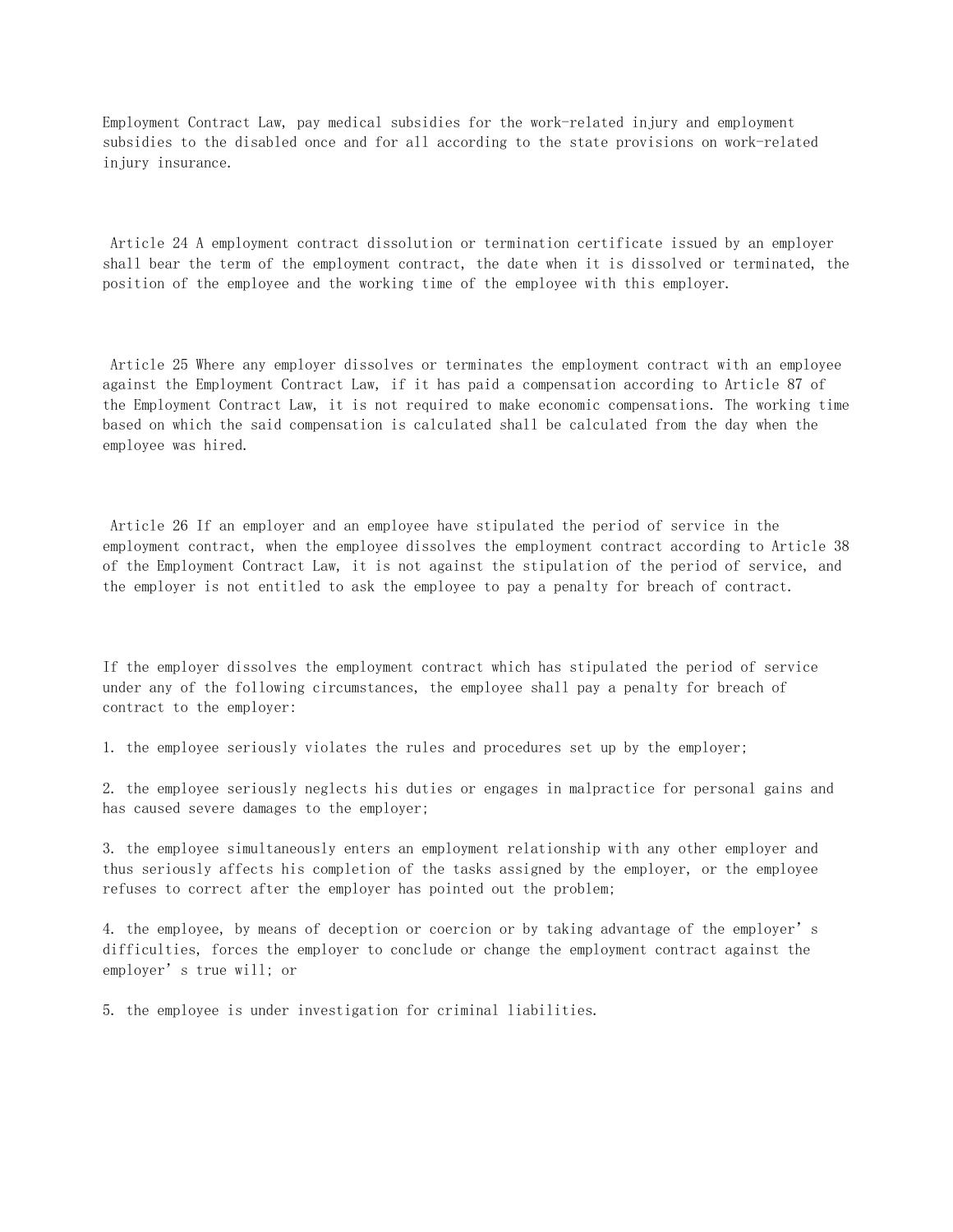Article 27 According to Article 47 of the Employment Contract Law, the monthly wages for calculating the economic compensation to be paid to an employee shall be the monthly wages that the employee deserves, including the hourly wages or piecework wages and other monetary incomes such as bonuses, allowances and subsidies. If the average wages of the employee in the 12 months before the employment contract is dissolved or terminated are below the local minimum wages level, the economic compensation shall be calculated based on the local minimum wages. If the working time of the employee is less than 12 months, the average wages shall be calculated based on the actual work time.

Chapter IV Special Provisions on Labor Dispatch

 Article 28 According to Article 67 of the Employment Contract Law, a labor dispatch entity funded by an employer or a subsidiary entity thereof or established in the form of partnership may not dispatch any employee to the employer or the subsidiary entity.

 Article 29 An employer shall fulfill its obligations set forth in Article 62 of the Employment Contract Law and safeguard the legitimate rights and interests of the dispatched employees.

Article 30 No labor dispatch entity may employ part-time to-be-dispatched employees.

 Article 31 Economic compensations to be made after a labor dispatch entity or a dispatched employee has lawfully dissolved or terminated the employment contract shall be made according to Article 46 or 47 of the Employment Contract Law.

 Article 32 Where any labor dispatch entity illegally dissolves or terminates the employment contract with a dispatched employee, Article 48 of the Employment Contract Law shall apply.

Chapter V Legal Liability

 Article 33 Where any employer violates the provisions of the Employment Contract Law on setting up a roster of employees, the competent labor administrative department shall order it to correct within a certain time limit, and, if it fails to do so, impose a fine of not more than